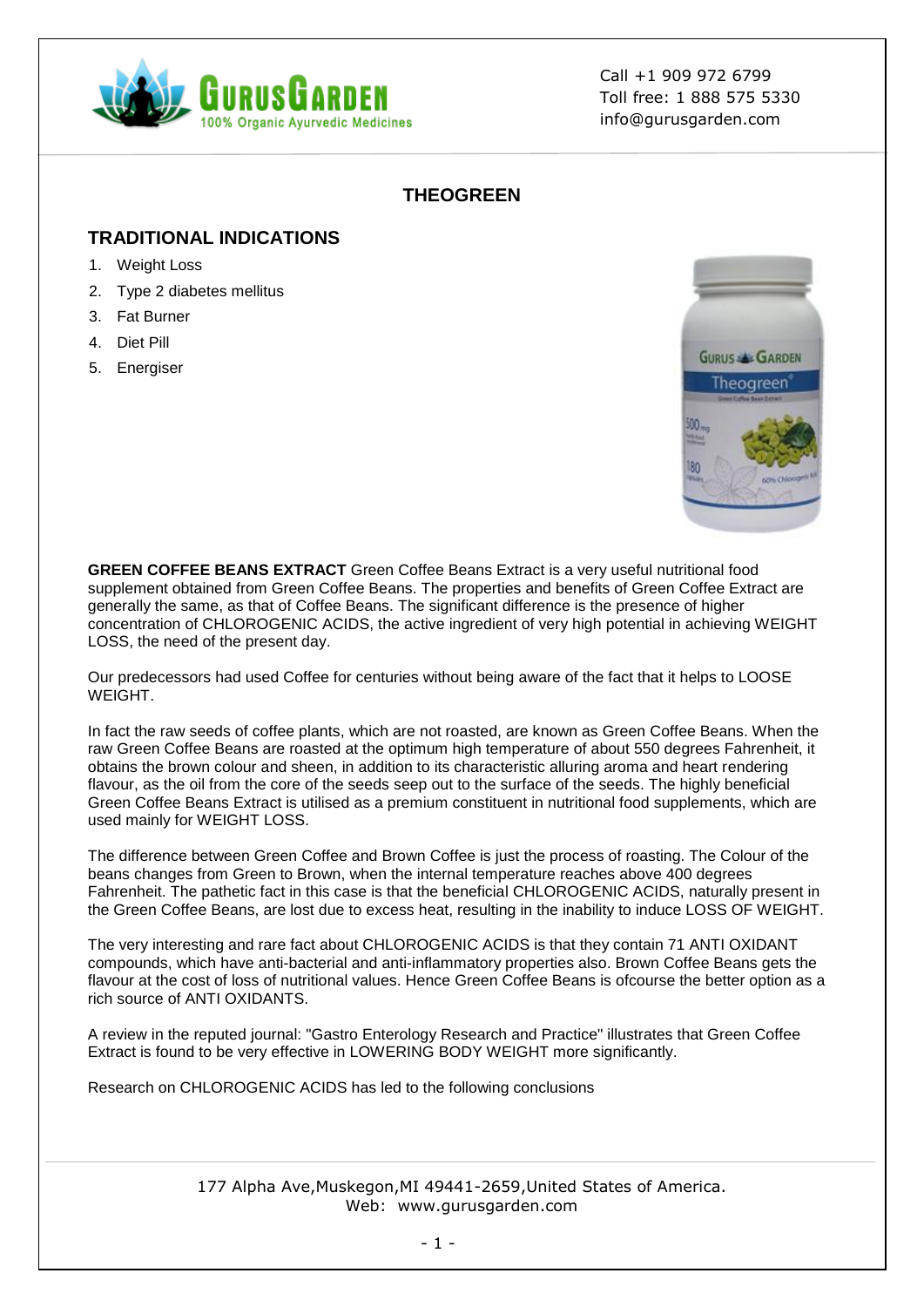

Call +1 909 972 6799 Toll free: 1 888 575 5330 info@gurusgarden.com

- 1. Prevents the absorption of excess carbohydrates.
- 2. Slows down the release of glucose in to the body.
- 3. Boosts the process of body metabolism.
- 4. Reduces cholesterol level.
- 5. Regulates high blood pressure.
- 6. Controls blood sugar levels.
- 7. Enhances the natural energy levels.
- 8. Provide high proportion of ANTI OXIDANTS.

Coffee is the substance, which has the highest concentration of CHLOROGENIC ACIDS, even though it is seen present in lower levels in apples, carrots, cherries, egg plant, pears, potatoes and tomatoes. The natural source of Caffeine, the widely used classic stimulant, is Coffee, which improves concentration of mind and thoughts, enhances alertness and solely mobilises the fat stored in the body in to useful energy through increased metabolism. This phenomenon has the mutual benefit of not only REDUCTION OF BODY WEIGHT but also regaining the unutilised energy through depletion of fats deposited in the body.

Moreover, it has been concluded after extensive research that Green Coffee Extract is beneficial for Cardiac and Pancreatic health also, which is of great concern.

CHLOROGENIC ACIDS are found to have the following three vital constituents..

- 1. 3 Caffeoylquinic Acid.
- 2. 4 Caffeoylquinic Acid.
- 3. 5 Caffeoylquinic Acid.

Of these three constituents, the third one, 5 - Caffeoylquinic Acid is the most biologically active among them, in causing LOSS OF WEIGHT.

American Society for Nutrition had earlier in 2008 stated that CHLOROGENIC ACIDS from Green Coffee Extract are bio available in humans.

The molecular formula of CHLOROGENIC ACID is C16 H18 O9. CHLOROGENIC ACID is the major active ingredient in Green Coffee Beans Extract that induces LOSS OF WEIGHT.

Obesity is that life style disease, which has got victims all over the developed countries and CHLOROGENIC ACIDS present in the Green Coffee Extract is of utmost importance of proved efficacy in combating the malady.

Liver and Gall Bladder functions also are regulated by CHLOROGENIC ACIDS as a cholagogue of repute, which in turn promotes and induces WEIGHT LOSS.

A paper published in **Today's Dietitian**, an authentic periodical in the field of Nutrition, by Christin L. Seher, MS, RD, LD (Vol. 16 No. 1 P. 15) highlights the potential benefits of CHLOROGENIC ACIDS, the highly potential ingredient of Green Coffee Extract, in successfully shedding EXCESS WEIGHT.

The efficacy and safety of Green Coffee Extract is supported by extensive clinical research done not only in USA but also in Europe and Asia, in the light of which, the number of contented consumers are increasing day by day.

> 177 Alpha Ave,Muskegon,MI 49441-2659,United States of America. Web: www.gurusgarden.com